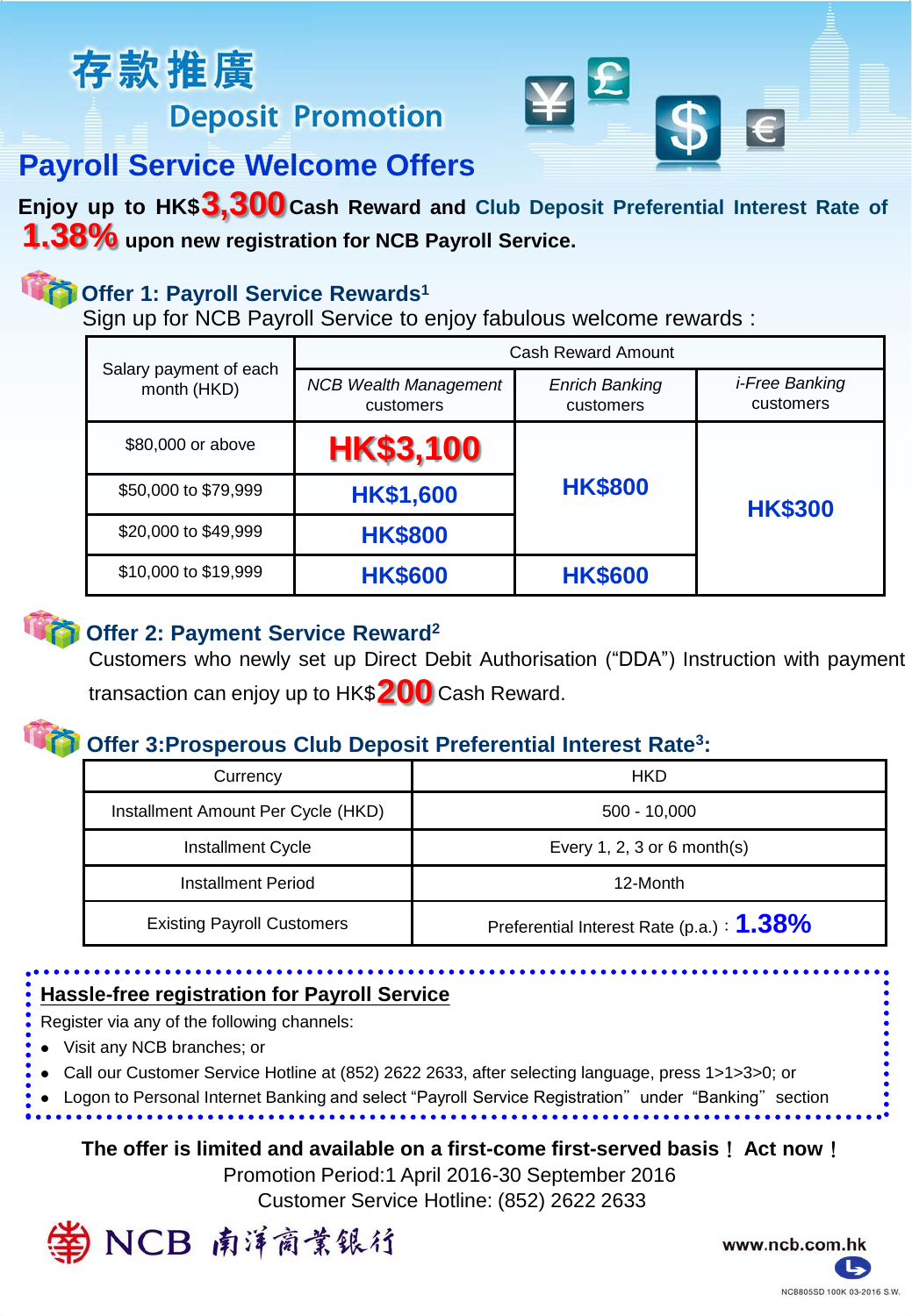

## **Deposit Promotion**



#### **Terms of the promotion offer:**

#### **1**. **Payroll Service Reward**

- a. The promotion period is from 1 April 2016 to 30 September 2016 (both dates inclusive) ("Payroll Service Promotion Period").
- b. Customers should maintain a valid HKD Savings Account or HKD Current Account (including sole-name or joint-name accounts) ("Payroll<br>Account") with Nanyang Commercial Bank, Limited("the Bank"), and (i) register for Payro Hotline or Personal Internet Banking(Personal Internet Banking is only applicable to register sole-name accounts) of the Bank during the Payroll Service Promotion Period; (ii) receive HKD salary in 3 consecutive months or above by "electronic payroll arrangement" or "single<br>standing instruction" (not including the standing instruction originating from the B *Management / Enrich Banking / i-Free Banking* from 1 April 2016 to 31 January 2017; and maintain this arrangement until the Cash Reward is credited by the Bank accordingly; and (iii) have not registered for and/or taken up the Bank's Payroll Service from 1 April 2015 to 31 March 2016 ("Eligible Payroll Customers").The details of the offer are as follows:

#### **(A) Welcome Reward**

- The amount of Cash Reward received by the Eligible Payroll Customers will be determined by the lowest amount of monthly salary of the<br>first 3 consecutive months receiving salary through the Payroll Account and Eligible Pay category on 30 September 2016 or the Cash Reward is credited by the Bank which amount of Cash Reward is lower.
- (i) Cash Reward for salary received via Payroll Account by "electronic payroll arrangement"

| Salary payment of each<br>month (HKD) | Cash Reward Amount                        |                                 |                                 |
|---------------------------------------|-------------------------------------------|---------------------------------|---------------------------------|
|                                       | <b>NCB Wealth Management</b><br>customers | <b>Enrich Banking customers</b> | <i>i-Free Banking customers</i> |
| \$80,000 or above                     | HK\$1,000                                 | <b>HK\$300</b>                  |                                 |
| \$50,000 to \$79,999                  | <b>HK\$600</b>                            |                                 | HK\$100                         |
| \$20,000 to \$49,999                  | <b>HK\$300</b>                            |                                 |                                 |
| \$10,000 to \$19,999                  | <b>HK\$100</b>                            | <b>HK\$100</b>                  |                                 |

(ii) Cash Reward for salary received via Payroll Account by "single standing instruction"

| Salary payment of each<br>month (HKD) | Cash Reward Amount                        |                                 |                                 |
|---------------------------------------|-------------------------------------------|---------------------------------|---------------------------------|
|                                       | <b>NCB Wealth Management</b><br>customers | <b>Enrich Banking customers</b> | <i>i-Free Banking customers</i> |
| \$80,000 or above                     | <b>HK\$500</b>                            | <b>HK\$150</b>                  |                                 |
| \$50,000 to \$79,999                  | HK\$300                                   |                                 | <b>HK\$50</b>                   |
| \$20,000 to \$49,999                  | <b>HK\$150</b>                            |                                 |                                 |
| \$10,000 to \$19,999                  | <b>HK\$50</b>                             | <b>HK\$50</b>                   |                                 |

• The Cash Reward will be credited to the Eligible Payroll Customers' Payroll Accounts on or before 30 April 2017. Each Eligible Payroll Customer should still maintain the valid Payroll Account and receive salary through the Payroll Account, and maintain the valid *NCB Wealth Management / Enrich Banking / i-Free Banking* when the Cash Reward is credited by the Bank. Otherwise, the offer will be forfeited.

#### **(B) Extra Payroll Loyalty Reward**

- To enjoy Extra Payroll Loyalty Reward, Eligible Payroll Customers should receive salary via the Payroll Account by "electronic payroll<br>arrangement" or "single standing instruction" (not including the standing instruction o first 3 consecutive months receiving salary, and maintain this arrangement until Cash Reward for Extra Payroll Loyalty Reward is credited by the bank. The amount of Extra Payroll Loyalty Reward received by the Eligible Payroll Customers will be (i) based on the lowest<br>amount of monthly salary from the payroll month of first 3 consecutive months receiving sal Loyalty Reward is credited to the Eligible Payroll Customers' Payroll Accounts by the Bank; and (ii) determined by Eligible Payroll Customers' account management service category on 30 September 2016 or when the Cash Reward for Extra Payroll Loyalty Reward is credited which amount of Cash Reward is lower.
- (i) Cash Reward for salary received via Payroll Account by "electronic payroll arrangement"

| Salary payment of each<br>month (HKD) | Cash Reward Amount                        |                                 |                                 |
|---------------------------------------|-------------------------------------------|---------------------------------|---------------------------------|
|                                       | <b>NCB Wealth Management</b><br>customers | <b>Enrich Banking customers</b> | <i>i-Free Banking customers</i> |
| \$80,000 or above                     | HK\$2,100                                 | <b>HK\$500</b>                  | HK\$200                         |
| \$50,000 to \$79,999                  | HK\$1,000                                 |                                 |                                 |
| \$20,000 to \$49,999                  | <b>HK\$500</b>                            |                                 |                                 |
| \$10,000 to \$19,999                  | <b>HK\$500</b>                            |                                 |                                 |

#### (ii) Cash Reward for salary received via Payroll Account by "single standing instruction"

| Salary payment of each<br>month (HKD) | Cash Reward Amount                        |                                 |                                 |
|---------------------------------------|-------------------------------------------|---------------------------------|---------------------------------|
|                                       | <b>NCB Wealth Management</b><br>customers | <b>Enrich Banking customers</b> | <i>i-Free Banking customers</i> |
| \$80,000 or above                     | HK\$1,050                                 | <b>HK\$250</b>                  | HK\$100                         |
| \$50,000 to \$79,999                  | <b>HK\$500</b>                            |                                 |                                 |
| \$20,000 to \$49,999                  | <b>HK\$250</b>                            |                                 |                                 |
| \$10,000 to \$19,999                  | <b>HK\$250</b>                            |                                 |                                 |

• The Cash Reward will be credited to the Eligible Payroll Customers' Payroll Accounts on or before 31 January 2018. Each Eligible Payroll Customer should still maintain the valid Payroll Account and receive salary through the Payroll Account, and maintain the valid *NCB Wealth Management / Enrich Banking / i-Free Banking* when the Cash Reward is credited by the Bank. Otherwise, the offer will be iorfeited.



www.ncb.com.hk